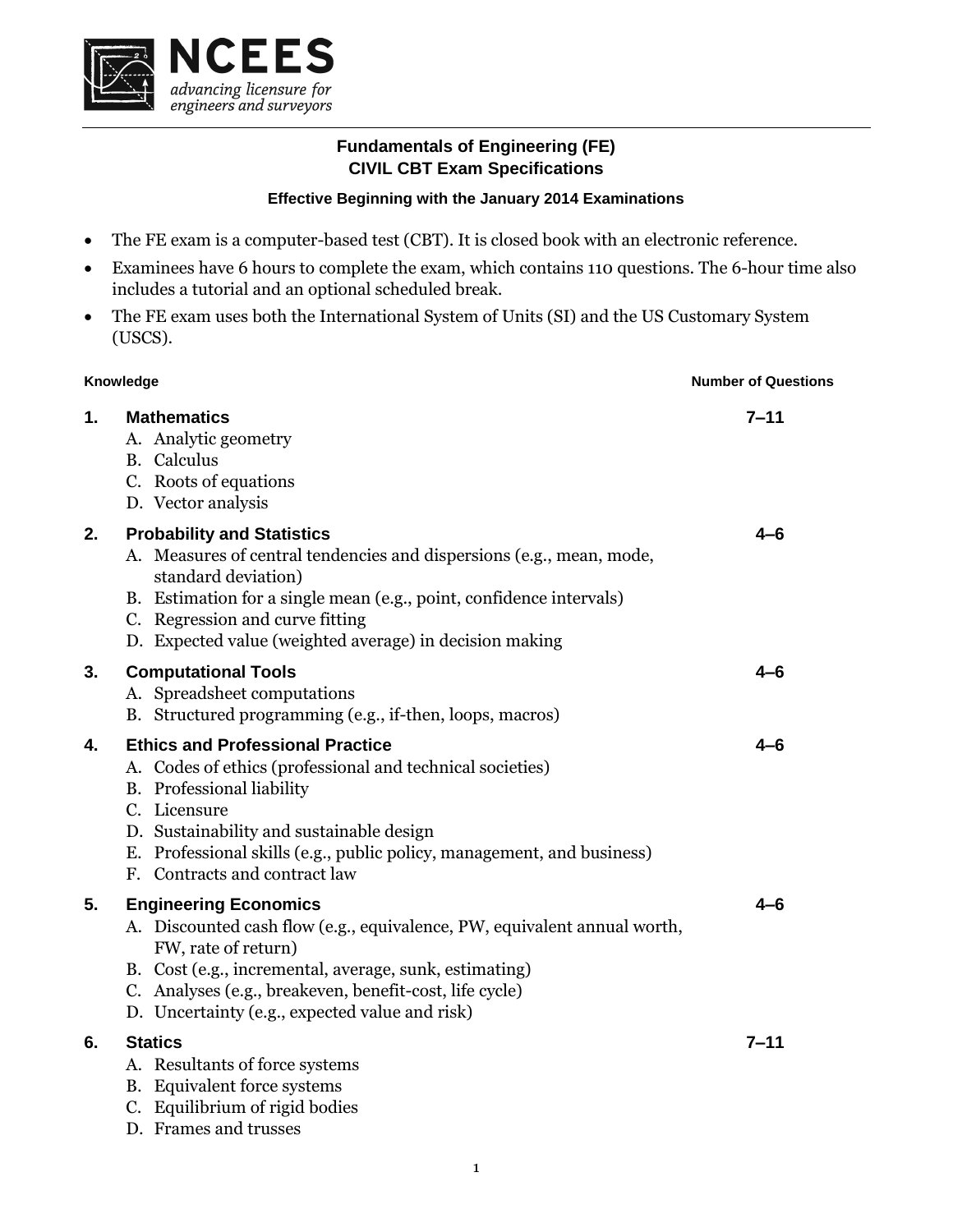|     | E. Centroid of area<br>F. Area moments of inertia<br>G. Static friction                                                                                                                                                                                                                                                                                                                                                                                               |          |
|-----|-----------------------------------------------------------------------------------------------------------------------------------------------------------------------------------------------------------------------------------------------------------------------------------------------------------------------------------------------------------------------------------------------------------------------------------------------------------------------|----------|
| 7.  | <b>Dynamics</b><br>A. Kinematics (e.g., particles and rigid bodies)<br>B. Mass moments of inertia<br>C. Force acceleration (e.g., particles and rigid bodies)<br>D. Impulse momentum (e.g., particles and rigid bodies)<br>E. Work, energy, and power (e.g., particles and rigid bodies)                                                                                                                                                                              |          |
| 8.  | <b>Mechanics of Materials</b><br>A. Shear and moment diagrams<br>B. Stresses and strains (e.g., axial, torsion, bending, shear, thermal)<br>C. Deformations (e.g., axial, torsion, bending, thermal)<br>D. Combined stresses<br>E. Principal stresses<br>F. Mohr's circle<br>G. Column analysis (e.g., buckling, boundary conditions)<br>H. Composite sections<br>I. Elastic and plastic deformations<br>J. Stress-strain diagrams                                    | $7 - 11$ |
| 9.  | <b>Materials</b><br>A. Mix design (e.g., concrete and asphalt)<br>B. Test methods and specifications (e.g., steel, concrete, aggregates,<br>asphalt, wood)<br>C. Physical and mechanical properties of concrete, ferrous and nonferrous<br>metals, masonry, wood, engineered materials (e.g., FRP, laminated<br>lumber, wood/plastic composites), and asphalt                                                                                                         |          |
| 10. | <b>Fluid Mechanics</b><br>A. Flow measurement<br><b>B.</b> Fluid properties<br>C. Fluid statics<br>D. Energy, impulse, and momentum equations                                                                                                                                                                                                                                                                                                                         | 4–6      |
| 11. | <b>Hydraulics and Hydrologic Systems</b><br>A. Basic hydrology (e.g., infiltration, rainfall, runoff, detention, flood flows,<br>watersheds)<br>B. Basic hydraulics (e.g., Manning equation, Bernoulli theorem, open-channel<br>flow, pipe flow)<br>C. Pumping systems (water and wastewater)<br>D. Water distribution systems<br>E. Reservoirs (e.g., dams, routing, spillways)<br>F. Groundwater (e.g., flow, wells, drawdown)<br>G. Storm sewer collection systems | $8 - 12$ |
| 12. | <b>Structural Analysis</b><br>A. Analysis of forces in statically determinant beams, trusses, and frames<br>B. Deflection of statically determinant beams, trusses, and frames<br>C. Structural determinacy and stability analysis of beams, trusses, and frames                                                                                                                                                                                                      | 6–9      |
|     |                                                                                                                                                                                                                                                                                                                                                                                                                                                                       |          |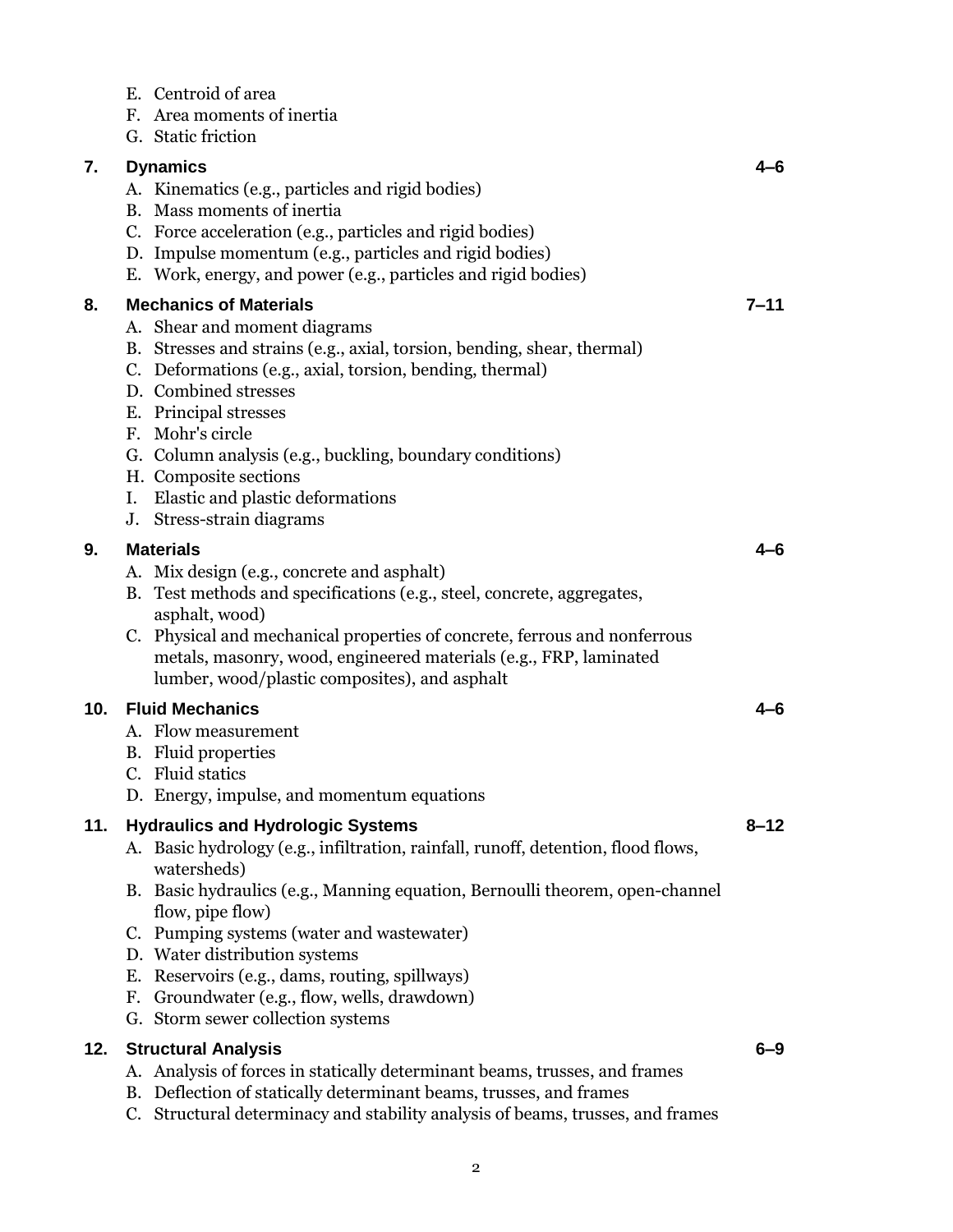|     |    | D. Loads and load paths (e.g., dead, live, lateral, influence lines and moving<br>loads, tributary areas)<br>E. Elementary statically indeterminate structures                                            |          |
|-----|----|-----------------------------------------------------------------------------------------------------------------------------------------------------------------------------------------------------------|----------|
| 13. |    | <b>Structural Design</b>                                                                                                                                                                                  | $6 - 9$  |
|     |    | A. Design of steel components (e.g., codes and design philosophies,<br>beams, columns, beam-columns, tension members, connections)<br>B. Design of reinforced concrete components (e.g., codes and design |          |
|     |    | philosophies, beams, slabs, columns, walls, footings)                                                                                                                                                     |          |
| 14. |    | <b>Geotechnical Engineering</b>                                                                                                                                                                           | $9 - 14$ |
|     |    | A. Geology                                                                                                                                                                                                |          |
|     |    | B. Index properties and soil classifications                                                                                                                                                              |          |
|     |    | C. Phase relations (air-water-solid)                                                                                                                                                                      |          |
|     |    | D. Laboratory and field tests                                                                                                                                                                             |          |
|     |    | E. Effective stress (buoyancy)                                                                                                                                                                            |          |
|     |    | F. Stability of retaining walls (e.g., active pressure/passive pressure)                                                                                                                                  |          |
|     |    | G. Shear strength                                                                                                                                                                                         |          |
|     |    | H. Bearing capacity (cohesive and noncohesive)                                                                                                                                                            |          |
|     |    | I. Foundation types (e.g., spread footings, deep foundations, wall                                                                                                                                        |          |
|     |    | footings, mats)                                                                                                                                                                                           |          |
|     |    | J. Consolidation and differential settlement                                                                                                                                                              |          |
|     |    | K. Seepage/flow nets                                                                                                                                                                                      |          |
|     |    | L. Slope stability (e.g., fills, embankments, cuts, dams)                                                                                                                                                 |          |
|     |    | M. Soil stabilization (e.g., chemical additives, geosynthetics)                                                                                                                                           |          |
|     |    | N. Drainage systems<br>O. Erosion control                                                                                                                                                                 |          |
|     |    |                                                                                                                                                                                                           |          |
| 15. |    | <b>Transportation Engineering</b>                                                                                                                                                                         | $8 - 12$ |
|     |    | A. Geometric design of streets and highways                                                                                                                                                               |          |
|     |    | B. Geometric design of intersections                                                                                                                                                                      |          |
|     |    | C. Pavement system design (e.g., thickness, subgrade, drainage, rehabilitation)                                                                                                                           |          |
|     |    | D. Traffic safety                                                                                                                                                                                         |          |
|     | F. | E. Traffic capacity                                                                                                                                                                                       |          |
|     |    | Traffic flow theory<br>G. Traffic control devices                                                                                                                                                         |          |
|     |    | H. Transportation planning (e.g., travel forecast modeling)                                                                                                                                               |          |
|     |    |                                                                                                                                                                                                           |          |
| 16. |    | <b>Environmental Engineering</b>                                                                                                                                                                          | 6–9      |
|     |    | A. Water quality (ground and surface)                                                                                                                                                                     |          |
|     |    | B. Basic tests (e.g., water, wastewater, air)                                                                                                                                                             |          |
|     |    | C. Environmental regulations                                                                                                                                                                              |          |
|     |    | D. Water supply and treatment                                                                                                                                                                             |          |
|     |    | E. Wastewater collection and treatment                                                                                                                                                                    |          |
|     |    |                                                                                                                                                                                                           |          |
|     |    |                                                                                                                                                                                                           |          |
|     |    |                                                                                                                                                                                                           |          |
|     |    |                                                                                                                                                                                                           |          |
|     |    |                                                                                                                                                                                                           |          |